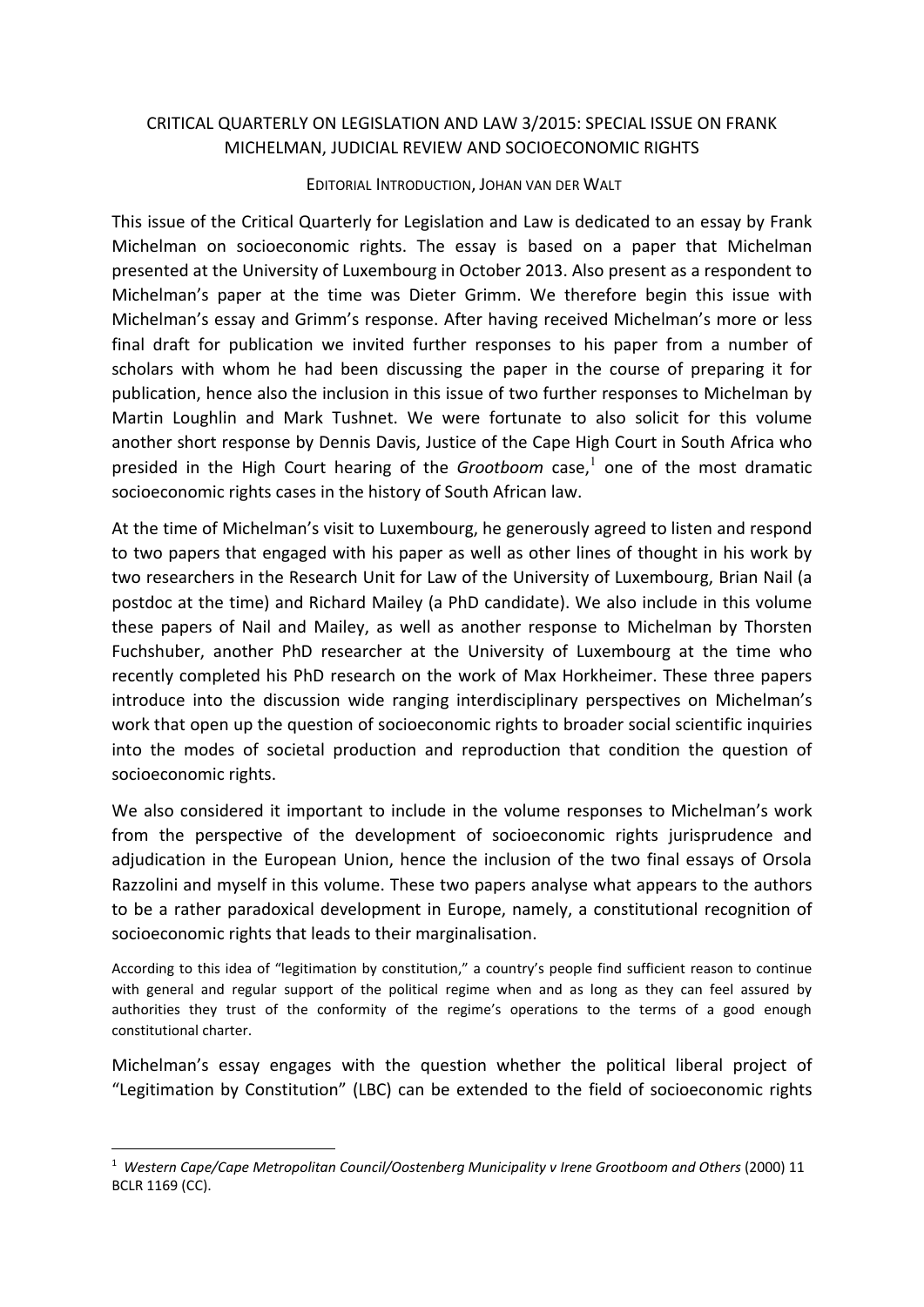(SER). LBC concerns the idea that the people of a country would have sufficient reason to continue to support the political regime – notwithstanding some objections they may have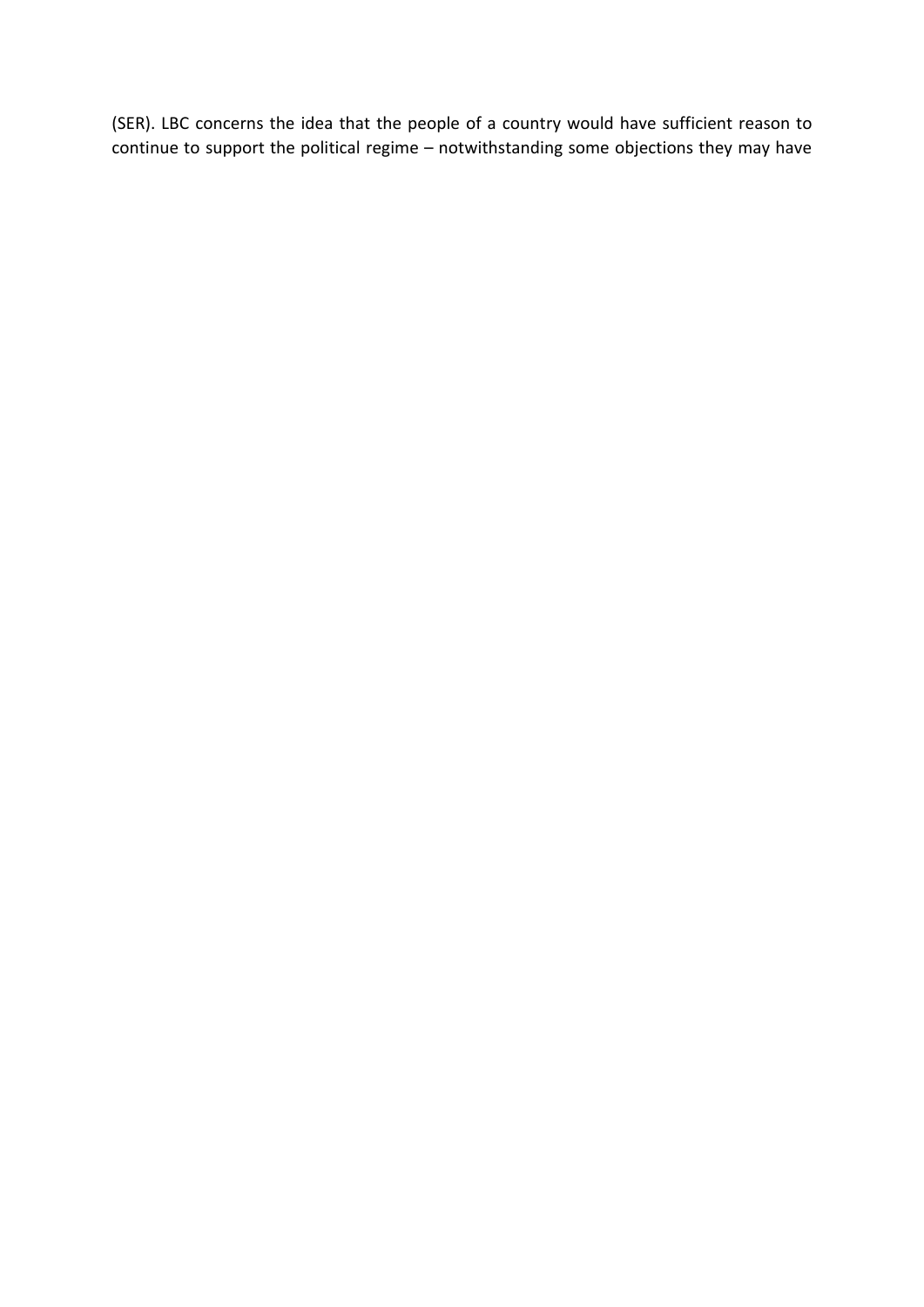to that regime – as long as they continue to receive reassurance from authorities they trust that the operations of that regime conform sufficiently with a good enough constitutional charter. If LBC is to work, argues Michelman, a principle of justice (1) that is crucial for governmental legitimacy (2) would have to be entrenched in a constitutional document or scheme (3) and justiciable by a constitutional or high court or other forum that is sufficiently detached and independent from the executive and legislative branches of government (4). And his question is whether all four of these requirements can be met in the case of SER. The political liberal position would have no trouble with embracing the first three conditions, but it would seem to have serious difficulty with the fourth condition. The fourth condition raises what Michelman calls the "standard worry" that has always bothered the political liberal position, namely, the worry that justiciability of SER would involve the court or similar forum responsible for judicial scrutiny in political deliberation that should remain the exclusive domain of the legislative and executive branches of government. It is with this standard worry in mind that Michelman then proceeds to explore whether the conception of an experimentalist weak form of judicial review that has emerged in recent constitutional scholarship can overcome political liberalism's standard worry. A key passage from Michelman's essay describes this weak form judicial review as follows:

The court acts in the first instance as instigator and non-dictatorial overseer of engagements among stakeholders very broadly defined, among whom state actors hold no privileged position, in an ongoing process of interpretative clarification of what a constitutionally declared right of (say) "access to health care services" consists of in substance and, simultaneously and reciprocally, of what sorts of steps by what classes of actors are concretely (in the current conditions of society, economy, and so on) now in order toward the achievement of due and adequate service to everyone's core interest – a process of successively clarified "benchmarking" as it is sometimes called. As the discursive benchmarking moves along and the emerging answers gain public recognition and authorization, the court might turn up the heat on deployment of its powers of review. At a relatively early stage, what the court presumes to dictate will be agendas of questions to be addressed and answered by one or another stakeholder group or class. At later stages, the court starts calling for substantive compliance with an emergent best-practice consensus, in the name of the constitutional right (say) to access to health care services. The screws tighten on what can count as a reasonable, sincere governmental response. The court serves as arbiter but it never has or claims a door-closing last word.

Michelman surely considers this experimentalist project with care and an evident degree of positive interest and sympathy. After an initial phase of confident endorsement of the justiciability of a social minimum in the 1960s and 1970s, he has for a considerable time since then been yielding to political liberalism's standard worry that such justiciability would involve courts in the business of the other branches of government by requiring them to respond to open ended and polycentric social questions, the resolution of which cannot possibly turn on sufficiently defined and well established legal criteria. He has in fact until very recently argued that SER may and can be meaningfully embodied in constitutional documents as constitutional principles with regard to which governmental programmes can politically be held responsible, without rendering these constitutional principles justiciable. The development of Michelman's position on SER in the course of an illustrious career of constitutional scholarship that spans five decades of work – Michelman also retired from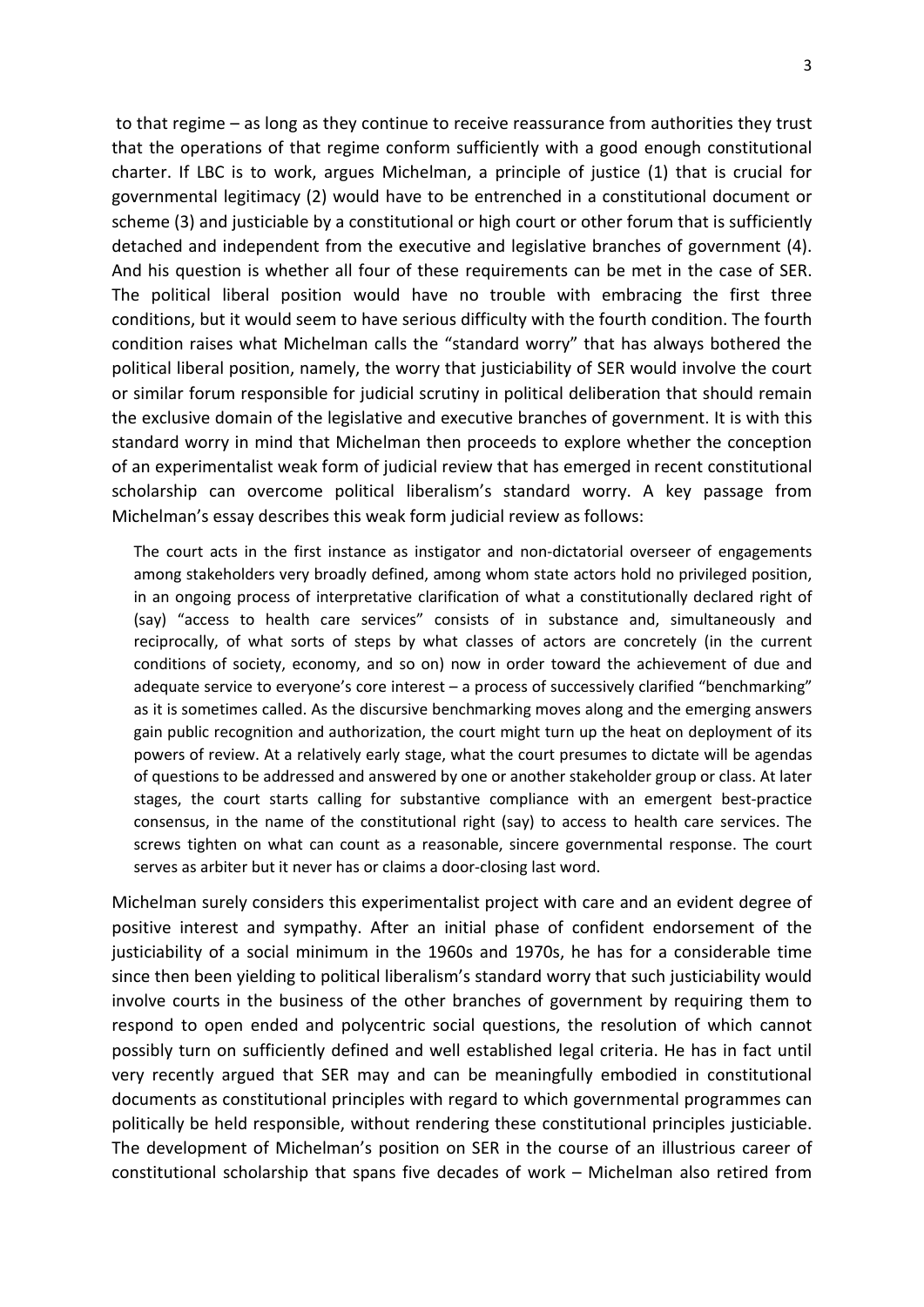Harvard Law School in 2012 after fifty years of service – is traced in more detail in my essay in this volume. Suffice it to say that we find the ever-up-to-the-challenge Michelman again trying and testing a new development in constitutional thinking to see whether it might lead him beyond or away from a previous or current position on a question. The question that he considers this time is whether the concept of an experimental and weak form of judicial review – a concept that surfaces frequently in current constitutional scholarship – can help political liberalism overcome the obstacle of the standard worry.

Michelman's inquiry into the matter has not, however, led him to the point of affirming that the weak and experimental form of judicial review mooted in recent scholarship indeed overcomes the standard worry. He ultimately insists on leaving the question hanging for now. Showing us that key questions more often than not indeed remain hanging is surely one of the hallmarks of the scholarship that Michelman has developed over the years. One might understand him in this regard as the veritable Socrates of the constitutional scholarship of our time. Also remarkable in this regard is his ability to open up a question even further than it appeared to be open and to do this almost in passing. Even if the weak form judicial review would manage to get us over the standard worry, observes Michelman in a footnote, it may not necessarily lead to the results that one might want to expect from it. In the neo-liberal times that we live, observes the footnote, the experimental and weak form judicial review that current constitutional scholarship has been mooting may well hold some unwelcome surprises for those who pinned hopes for a constitutionally guaranteed social minimum to it. In the end, it is not only the standard worry that the new experimental judicial review would have to overcome, it would also have to address the question of whether judiciaries can generally be expected to remain steadfastly committed to a robust social minimum jurisprudence in the neoliberal climates in which we currently find ourselves. Times of electoral, legislative and executive neoliberalism, austerity politics and paralysing sovereign debt repayment would indeed render it unlikely that judiciaries would stand up against everything that is happening around them so as to remain true to a social minimum jurisprudence. And if they would (supposing they alone might avoid contracting the neo-liberal fever), would they not then by default fall foul of the standard worry again?

Be it as it may, the one inference that Michelman is prepared to draw from all of this is this one: If the weak form judicial review mooted in contemporary constitutional scholarship were to overcome the standard worry, it would mark another significant milestone in the apparent ascendancy of *legal* constitutionalism over *political* constitutionalism that would appear to be afoot in the world today, considering the way resistance to the judicialisation of typically "political" questions – among which questions pertaining to social minimum guarantees would undoubtedly figure – remains one of the cornerstones of political constitutionalism. It is to this inference in Michelman's paper that Martin Loughlin responds, as will be shown shortly. However, let us first look at the responses of Grimm, Tushnet and Davis before we turn to Loughlin.

Dieter Grimm's response to Michelman offers us a succinct statement of the standard German constitutional perspective on socioeconomic rights. Germany obviously qualifies as a state that meets among the most robust of criteria for a social welfare state that one can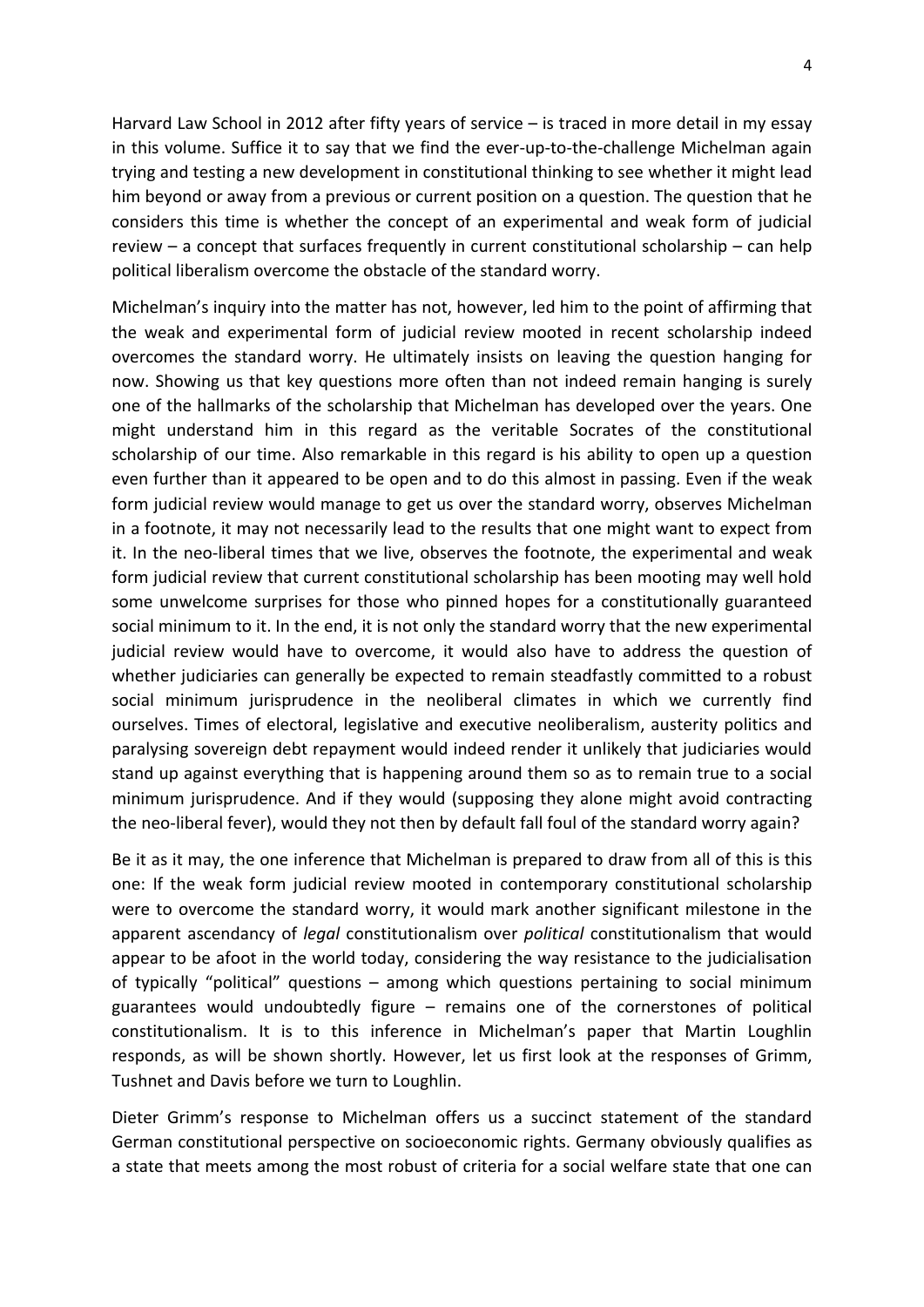reasonably imagine in the contemporary world. Its status in this regard is not the result of justiciable socioeconomic rights or of the judicial enforcement of the social state principle that is entrenched in Article 28 of the German Basic Law (*Grundgesetz).* It is the result of political decisions and a generally robust post-war economy that has made the implementation of these decisions possible. But Grimm nevertheless makes clear that this does not mean that the constitution does not play a role in implementing the social stateclause of the Basic Law. He stresses that the Constitutional Court applies it frequently, often in combination with the guarantee of human dignity, to secure equal treatment in the field of social security and to fill gaps that the statutes may have left open. It also fixes the minimum standard below which social benefits may not fall. However, because of its extreme open-endedness the social state-clause does not lend itself to maximizing social security. The court can also not attempt to remedy a deficiency that concerns a whole sector of social life. Should this happen, the Court would be limited to obliging the legislature to concern itself with the matter and come up with a plan how to address the problem.

One can infer from these key points in Grimm's response to Michelman that German constitutional doctrine steadfastly endorses the political liberal principle that judiciaries cannot be called upon to resolve political questions that lead them out of the domain of clearly established and sufficiently closed legal principles and into the zone of open-ended questions that must be resolved in the political domain. In other words, Michelman's standard worry reigns supreme in German constitutional thinking, and this standard worry has evidently not given rise to the neo-liberalisation of German society, asserts Grimm in his response to Michelman's essay.

Grimm's observation regarding the inverse relation between SER and social minimum protection in Germany (no constitutional SER guarantees/significant political entrenchment of a social minimum) is in many respects echoed by observations that Mark Tushnet has articulated elsewhere regarding the inverse relation between judicial review and democratic measures of social welfare protection.<sup>2</sup> In his response to Michelman in this essay, Tushnet again raises the question whether courts are the institutional sites to which SER protection should be entrusted. He invokes for this purpose the scepticism of the American realist movement regarding the political liberal assumption that courts can generally be trusted to decide cases "within the bounds of honest, discursive defensibility… with a frequency sufficient to qualify those judgments as publicly authoritative" (the words with which Michelman describes this assumption in his essay). "How deep should the Realist skepticism run?" asks Tushnet, and he answers: "deep enough to cast doubt on the proposition that the courts act within those bounds often enough to sustain legitimacy." In fact, Tushnet's realist scepticism runs so deep that it prompts him to recommend an expansion of the scope of the weak form judicial review that Michelman explores as a possible answer to the "standard worry" regarding judicial protection of SER. This weak form judicial review, argues Tushnet, should be the standard form of judicial review in all cases of fundamental rights

 <sup>2</sup> See Mark Tushnet, *State Action, Social Welfare Rights, and the Judicial Role: Some Comparative Observations*, 3 CHI. J. INT'L L. 435 (2002).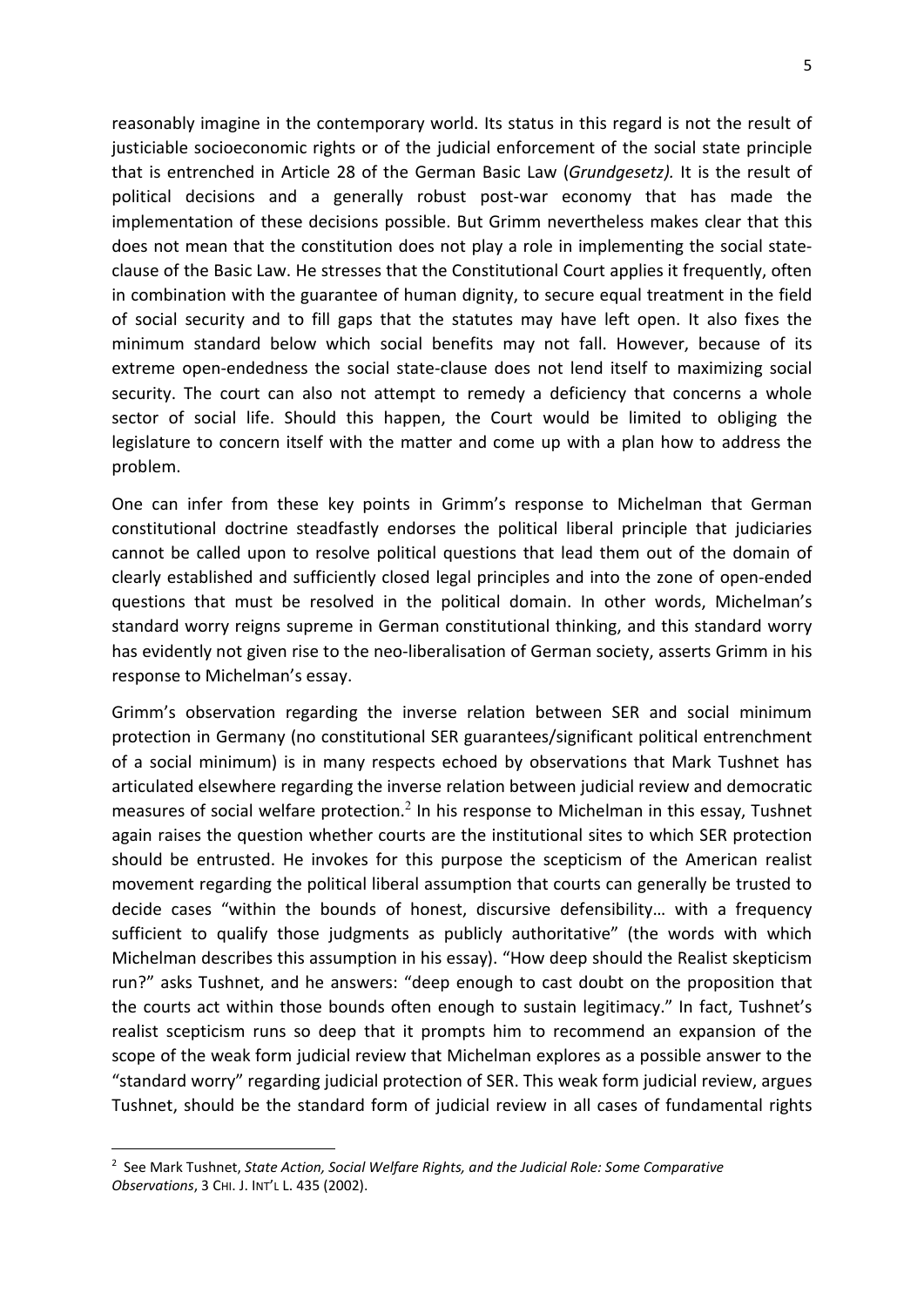protection by judges, the protection of first generation rights or classical constitutional liberties included, for here, too, does the standard worry prevail – at least in the minds of those who are heirs to the American realist legacy – that courts end up deciding questions that should strictly be left to the political arena. The broad scope and open ended nature of the questions that pertain to the protection of classical constitutional liberties also do not afford judiciaries the claim that they are acting within the bounds of closed legal reasoning and "honest discursive defensibility," claims Tushnet.

The advocacy of the political constitution that comes to the fore in Martin Loughlin's response to Michelman resonates significantly with Tushnet's position. The dismissal of the claim that normative argument regarding rights protections can rid the organisation of political communities of the political fact of authority or *Herrschaft* is the trademark of Loughlin's advocacy of a political constitutionalism that ultimately entrusts fundamental rights protections to historical governmental institutions and practices. Loughlin is duly aware that the authority of such historical governmental institutions and practices invariably relies on normative argument of the kind that political liberalism demands for judicial review, but these normative arguments remain for him instances of political practice. They do not transcend the political and can therefore also not be invoked for purposes of imposing "normative limits" on the political. The "legal constitution" is, for Loughlin, ultimately nothing more than an element of the political constitution and cannot, as a part of the whole, contain or constrain the whole. Considered from this perspective, Michelman's political liberal question whether a constitutional guarantee of a social minimum is a requirement of justice and a condition for the legitimacy of a political regime (Michelman's first two questions), becomes the question whether the social minimum guarantee is a condition for sustaining the authority of a political system. The questions of constitutional entrenchment and judicial enforcement of social minimum guarantees (Michelman's last two questions) then likewise become questions regarding the role that such entrenchment and enforcement play in the sustenance of political authority. As Loughlin puts it:

[C]onstraints on the range of a ruling body's powers serve to generate their authority. Rulers thus bind themselves to respect constitutional rules largely from self-interest, and under certain conditions this dynamic can lead ultimately to the evolution of a regime in which constitutional rules become self-enforcing.

Loughlin's explication of the rise of "self-enforcing" systems of constitutional or limited government as a response to exigencies of authority would seem to return adamantly to a line of argument that Niklas Luhmann explored in ground-breaking fashion in his early work, *Grundrechte als Institution*, as I explain in more detail in my contribution to this volume. Luhmann's message was surely that, as Loughlin puts it, "processes of constitutionalization might owe as much, if not more, to prudential necessities than to the hegemony of liberal moral values." Considering that the normative and the authority-based understandings of constitutionalism may well be two different perspectives on the same complex phenomenon of constitutional government, concludes Loughlin, we may well be in need of a theory that would synthesize these two perspectives adequately.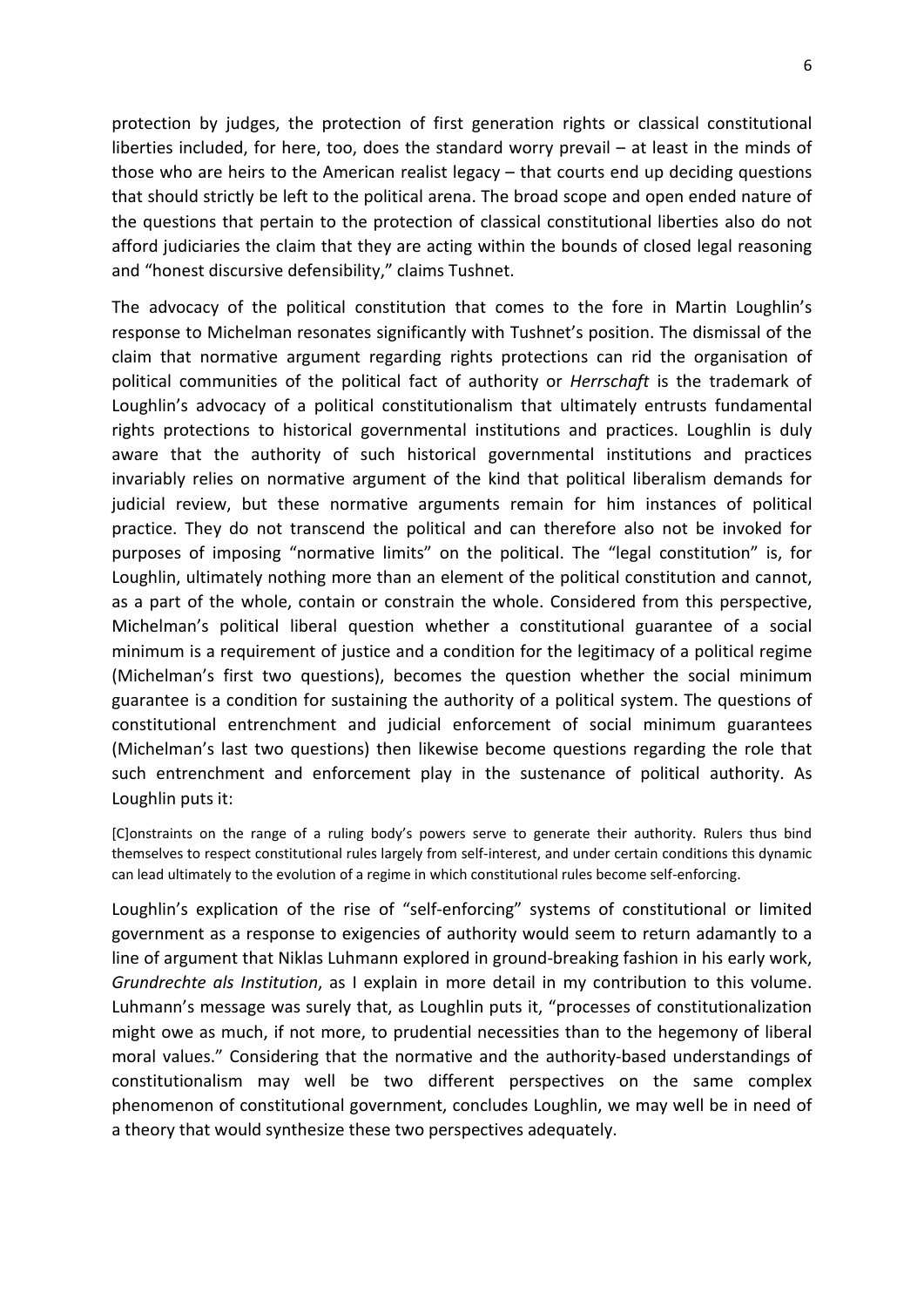In his contribution to this volume, Dennis Davis takes the weak form judicial review that Michelman interrogates to task for not allowing judiciaries to draw more robustly from the utopian aspirations that often obtain in constitutions of new democracies that emerge from immediate or recent pasts of systemic oppression. The demands of urgent social transformation in the wake of long years of oppression and discrimination require judiciaries of such emerging democracies to respond to the tension "between countermajoritarian concerns and utopian constitutional aspirations," argues Davis. The weak form of judicial review that Michelman explores, he continues, would not allow for such a response. According to him, the exigencies of social transformation in these countries require judiciaries to sometimes infer a thicker social consensus from constitutional rights than the thin overlapping consensus on which the weak form judicial review considered by Michelman warrants. These words come from a courageous judge who on 17 December 1999 ordered Cape local and provincial authorities as well as the Government of South Africa to provide Irene Grootboom and fellow homeless squatters adequate shelter for their children, thus invoking the right of children to adequate shelter as a means of avoiding the cautious socio-economic jurisprudence of the South African Constitutional Court at the time (a cautious jurisprudence that was evidently duly constrained by political liberalism's standard worry, one might say in Michelman's terms). The Constitutional Court responded to Judge Davis' order (probably not very surprisingly to him) by dismissing it as inappropriate. <sup>3</sup> Irene Grootboom died in 2008. She was still living in a makeshift shack in an informal settlement on the Cape flats at the time of her death. She never received the adequate shelter the South African Constitution would seem to have promised her. But, slipping for a moment into a genre of discourse that is not that of law but that of poetry (and poetic justice), one might imagine her having had some last recollection of the one judge that deemed her unconditionally worthy of a home before she finally packed up and left the Cape; the one judge who would not have her worthiness conditioned by available resources of the state, the proper province of jurisprudence, or whatever else.

Thorsten Fuchshuber's response to Michelman questions the very basis of social cooperation on which Michelman's conception of political liberalism turns. His arguments in this regard turn on Marx's analysis of social production in capitalist societies as reified processes of imposed cooperation under the sway of which individuals do not experience themselves as subjects of the production process that voluntarily and freely cooperate to pursue common objectives. To the contrary, they experience themselves as co-opted units of production processes in which exigencies of survival compel them to cooperate, argues Fuchshuber, following Marx. Responding to the typical Habermasian critique of Marx's analysis of societal reification which basically imputes to this analysis an overestimation of instrumental and an underestimation of communicative reason in societal processes, Fuchshuber points our attention to the expansive exploitation of workers in informal (typically zero-hour contract) job markets that attests to the fact that cooperation under circumstances of rapacious capitalism is more often than not forced cooperation. The Habermasian critique of Marx would seem to turn a blind eye to these realities. Under these circumstances – circumstances which Michelman can also be understood to refer when he

<sup>&</sup>lt;sup>3</sup> See Grootboom and Others v Oostenberg and Others 2000 (3) BCLR 277 (C).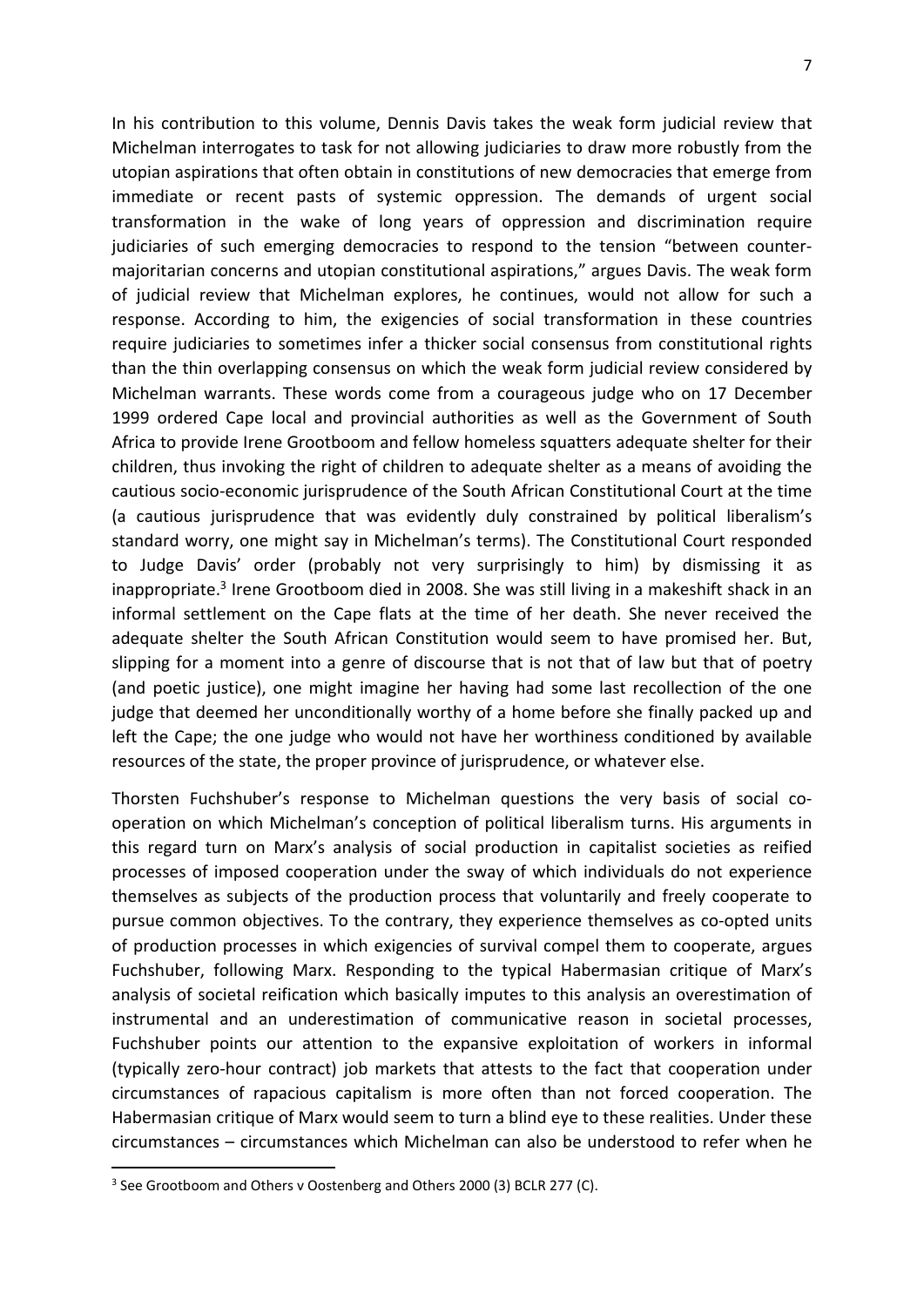invokes "today's neoliberal climates" – observes Fuchshuber, a constitutional social minimum guarantee can even mutate into a cynical excuse for increasingly unscrupulous exploitative practices. Those who do not wish to take on zero-hour contracts, devoid as they invariably are of any formal social security benefits, can always fall back on the constitutionally guaranteed social minimum, would the cynical response go.

We showed above that Michelman himself is far from professing facile faith on justiciable constitutional social minimum guarantees when such "neo-liberal climates" prevail. It is worthwhile observing however, as I do in the last essay in this volume, that Michelman would nevertheless be first among those who would take the constitutional battle – should it clear the hurdle of the standard worry – right into the private sphere, for what it may be worth. There is no conceptual impediment that would prevent one from arguing that private employers are also subject to constitutional constraints and that certain informal employment contracts may simply be considered unconstitutional.

Be it as it may, forced or unfree "social" cooperation is an undeniable fact of the rapacious capitalism that seems to have a field day in "today's neo-liberal climates," and this capitalism sometimes enjoys this field day with the stamp of approval of powerful judiciaries, as will be shown shortly. Fuchshuber's response to Michelman surely constitutes a reality check for overly optimistic expectations from constitutional SER guarantees. It is nevertheless doubtful whether Michelman himself is in need of this reality check. His questioning is, as we have seen, always more concerned with how things might work if they were to work. And a passage that he penned many years ago still conveys with sobering effect his realistic regard for the way they more often than not do not work the way we might hope them to do:

[W]e never let ourselves forget that any of society's goals respecting democracy, selfgovernment, and a rule of law or of reason must be ones of approximation, of holding in check the misfortune of how things are, of choosing among necessarily compromised offerings, of necessarily damaged goods.<sup>4</sup>

Brian Nail's contribution to this volume duly recognises this "holding in check the misfortune of how things are" at work in Michelman's work. Percipient literary scholar that he is, Nail points out the therapeutic idiom to which Michelman turns in 1969. There is no triumphant "war" rhetoric at work in Michelman's constitutional thought, only an insistence on the need to minimise the damage of imperfect arrangements. So Nail, in a key passage, notes that:

Michelman's shift away from the rhetoric of war and towards the language of medical treatment in his 1969 Harvard Foreword is worthy of attention. Michelman suggests that "In the end, no doubt, a victorious War on Poverty will have somehow attacked and conquered relative deprivation." However, from the outset, he questioned whether or not legal efforts to proscribe the institutional forms of discrimination that putatively produce and sustain social inequalities nevertheless fail to address the material deprivations that beset the victims of discrimination. Both rhetorically and philosophically, Michelman articulates a crucial shift in his early antipoverty

 <sup>4</sup> Frank Michelman, BRENNAN AND DEMOCRACY (2000) at 8.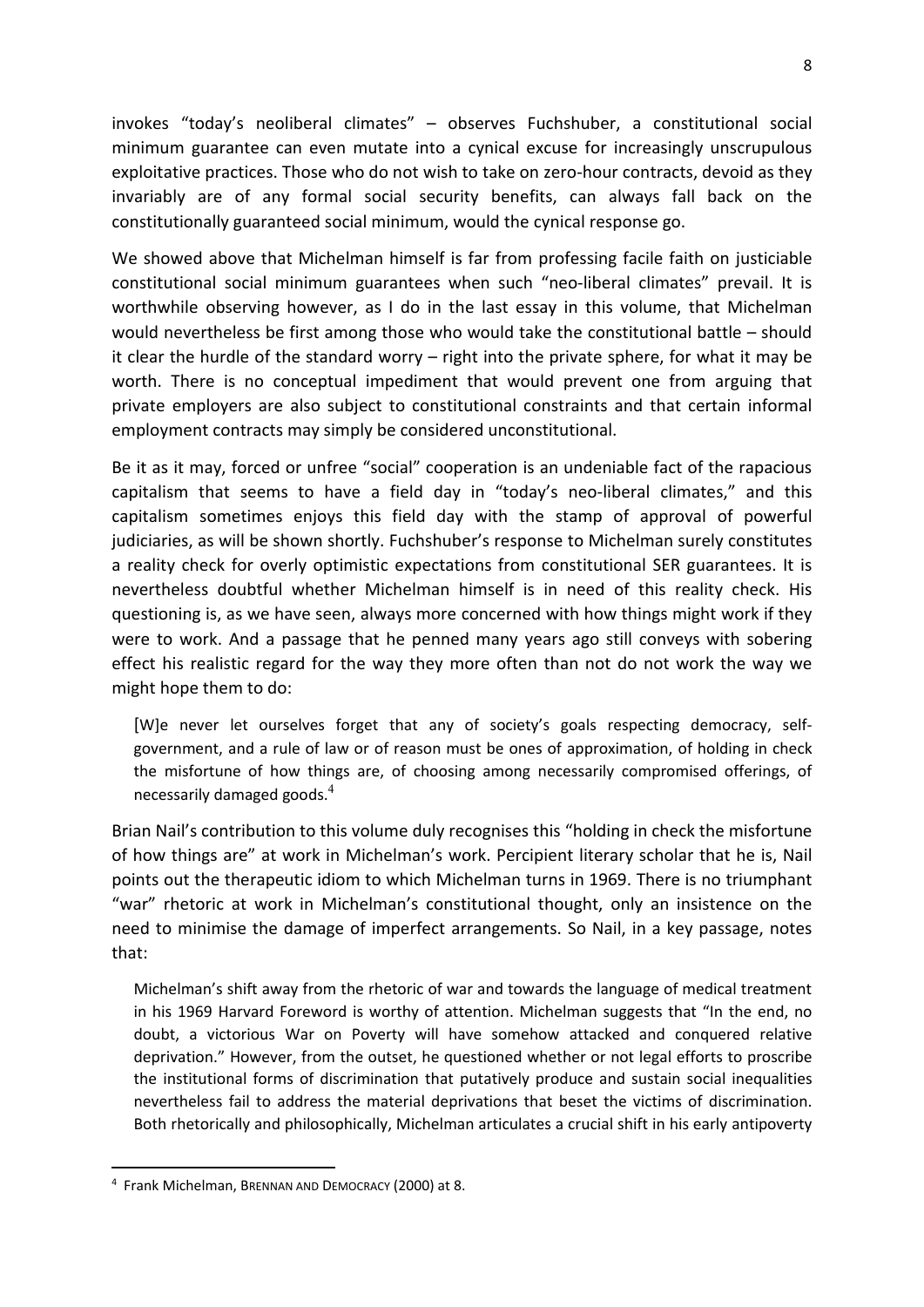project; he distances himself from the metaphorical language of war, and takes up the language of medical immunization. Responding to the potential criticism that by attending to severe deprivation as opposed to social inequality his approach may be "construed as an attack on symptoms rather than on the disease itself," Michelman asserts that "treatment of symptoms is not always a thing to disparage: to hide the signs of measles under a layer of cosmetics is unworthy; to treat the symptomatic suffocation of a pneumonia patient is not." Rather than pursuing an ideological battle against various forms of discrimination, he argues that "alleviating specific deprivations is a much more manageable task than closing the general inequality gap to acceptable dimensions.

Richard Mailey – Nail's PhD research companion for most of the two Postdoc years that Nail spent in Luxembourg – evidently has trouble finding the same solace in the merely therapeutic aspiration of Michelman's constitutional jurisprudence, or in the reach of this therapy. Mailey's contribution to this volume takes issue with Michelman's argument regarding the duty of abidance to a law that one might find morally reprehensible under circumstances where that law does not corrupt the whole legal system of which it is part. In a 2003 article, "Ida's Way," Michelman affirmed this duty, arguing that:

Every Ida… [i.e. every conscientious citizen] who attaches great moral importance to the general goods of union has strong, moral reasons to wish for a favorable judgment regarding the respectworthiness of the system-in-place as she reconstructs it. All reasonable Idas, therefore, have reason to be tolerant of what they see as moral mishaps in the systematic history – specifically, by writing off those mishaps as mistakes.<sup>5</sup>

Mailey interrogates the position Michelman takes here with reference to the intriguing story of the Canadian doctor Henry Morgantaler who blatantly violated anti-abortion laws in Canada on conscientious grounds. In the end, the Canadian Supreme Court vindicated Morgentaler by striking down as unconstitutional the laws that criminalised his actions, but this still leaves one with the problem that up until this vindication many years later by the highest court in Canada, Morgentaler was to be considered a criminal, and Michelman's position in "Ida's Way," instead of offering relief from this criminalisation, seems to endorse it. Mailey is aware of the fact that his engagement with Morgentaler's story takes him somewhat away from the general SER focus of the articles in this volume, but it is not difficult to see how the Morgentaler story might come to figure in the context of SER. With a little imagination, we can turn Dennis Davis into the Morgentaler of the Cape.

Suppose Judge Davis decided to rebel against the overturning of his *Grootboom* judgment by the Constitutional Court. Suppose he commenced to organise a sit-in strike in the High Court of the Cape that paralysed the regional justice system quite effectively before all the striking judges and court personnel were forcefully removed by the police as well as charged and convicted for whatever crimes the criminal justice system in South Africa may have considered appropriate. Whatever might have been Justice Davis' fate in the hands of the South African justice system had this story actually come to pass, Michelman's position in "Ida's Way" would surely not have been of any help to him. And Mailey would find this

 <sup>5</sup> Frank Michelman, *Ida's Way: Constructing the Respect-Worthy Governmental System*, 72 FORDHAM. L. REV. 345, 364 (2003).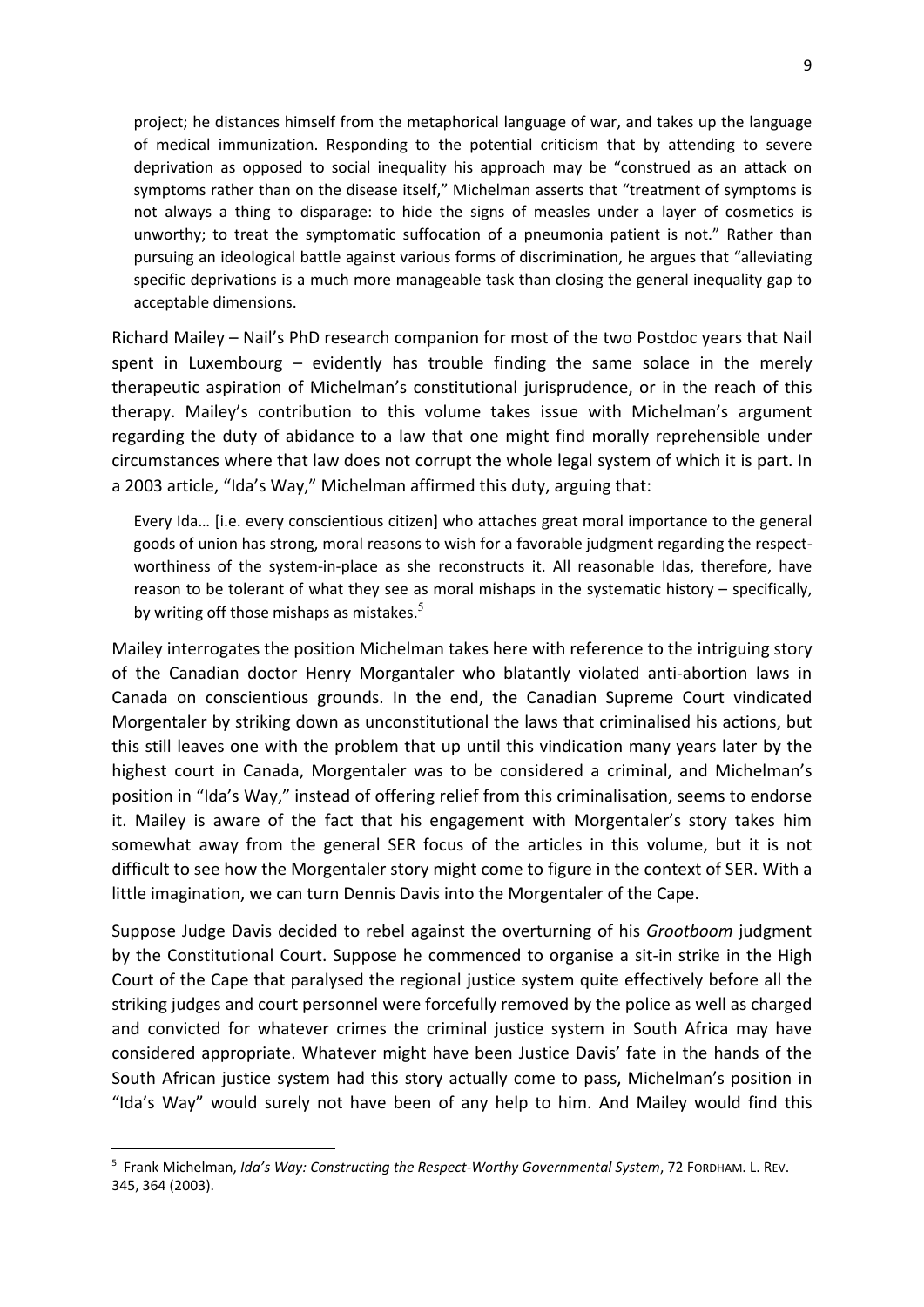failure of Rawlsian or Michelmanian political liberalism to come to Justice Davis' avail deeply problematic. He does not offer a clear answer as to how this political liberalism might have come to Davis' or Morgentaler's avail, but he does suggest that this liberalism would lose its soul were it to just write them off as common criminals. Might a reminder of Michelman's due regard for democracy and the rule of law as nothing more than "holding in check the misfortune of how things are" and of choosing "among necessarily compromised offerings [and] necessarily damaged goods" serve somewhat to save liberalism's soul for Mailey? We cannot answer this question here and will leave it hanging in order to turn now to the much more worrying soullessness that would appear to have set foot in that part of the world that has come to call itself the European Union.

The last two essays in this volume turn to the fate of constitutional SER protection in European Law. In her essay, Orsola Razzolini develops a meticulous labour law perspective on SER protection in the EU and shows how the constitutionalisation of SER protections in EU law has not led to the stabilisation and promotion of these protections. It has, quite to the contrary, rendered them more precarious than they were when protected only by the national law and legislation of Member States of the EU. She takes into account a broad spectrum of EU case law, but it is especially the *Laval* and *Viking* judgments of the Court of Justice of the European Union (CJEU)<sup>6</sup> that inform her views in this regard. And this is her frank assessment of the Court's stance in these cases:

One explanation for the controversial approach taken by the Court lies in contradictory EU views of "social dumping". Although the Court of Justice did not deny that "fighting social dumping" is an overriding reason of public interest, its main focus was on the creation of a Single Market and, consequently, on the effectiveness of the economic freedoms provided by the Treaties, regardless of the manner in which those freedoms are exercised, including social dumping. In other words, social dumping has become, in reality, the most basic and most frequently used legitimate tool to achieve the Single Market, which deeply, and inevitably, undermines the substance and nature of collective rights.

The views that I develop in the last essay of this volume resonate firmly with the assessment of the jurisprudence that the CJEU developed in the *Laval* and *Viking* series of cases that Razzolini offers here. I refer in this regard to the *Lochnerization* of European law that took place in *Laval* and *Viking*. And, it is against the background of this *Lochnerization* of EU law that my essay expresses serious doubt regarding the wisdom of allowing judiciaries to decide the fate of SER protections. It is for this reason that the last pages of my essay attach much importance to Michelman's cautionary note regarding the expectations one might have from the judicialisation of SER protections in today's "neoliberal climates." Much as anyone concerned with adequate guarantees of SER protections would and should respect and admire the opposing position that Dennis Davis develops in his response to Michelman in this volume, and much as I respect Judge Davis' courageous stand in *Grootboom,* I basically accept with resignation that it is not the task of judges to develop the utopian potential that constitutional rights may seem to promise, for the utopian potential that some judges may come to extract from constitutional rights may well hold nasty surprises

 <sup>6</sup> EU: Case C-341/05 [2007] (Laval); EU: Case C-438/05 [2007] (Viking).